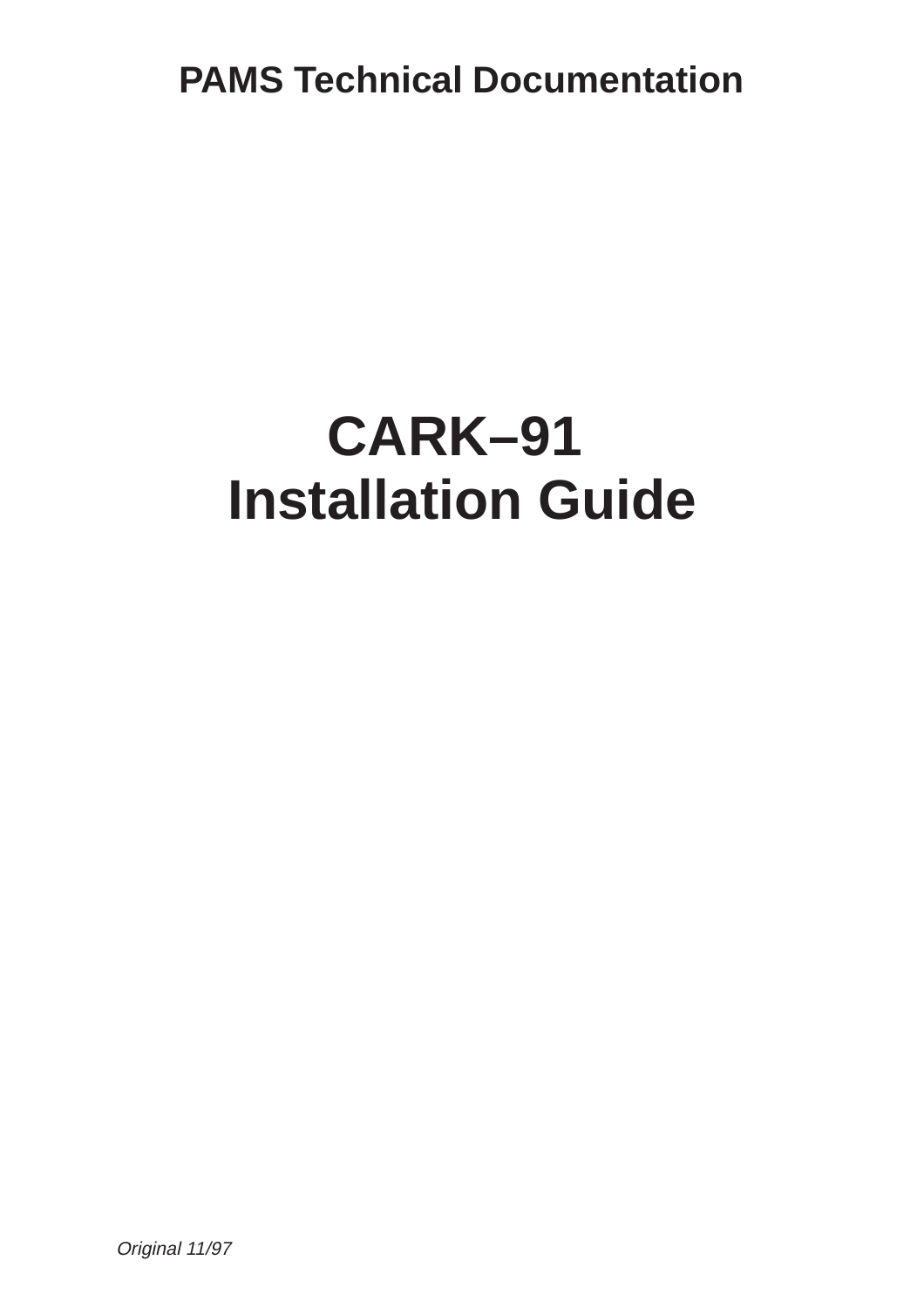## **Introduction**

This installation guide has been prepared to provide the basic information

necessary to install this car kit. This guide is not intended to be definitive, because different types and models of vehicles will require different installation work. The information given is for general guidance only.

The terms of warranty demand that this car kit be installed by an experienced installer and only genuine Nokia parts are used. An end user should never attempt to install this car kit without professional assistance as the installation requires special tools and knowledge.

Please refer to the telephone's User's Guide for instructions on the telephone's operation, care and maintenance, including important safety information.

Note: Read the warnings below before beginning the installation procedure.

## **WARNINGS**

- **1. ENSURE THAT THE VEHICLE'S BATTERY IS DISCONNECTED BEFORE YOU START THE INSTALLATION PROCEDURE, AND THAT IT REMAINS DISCONNECTED DURING THE PROCEDURE.**
- **2. DO NOT SMOKE OR USE OPEN FLAMES WHEN WORKING NEAR THE VEHICLE'S FUEL SYSTEM.**
- **3. ENSURE THAT THE VEHICLE'S ELECTRICAL CABLES, HYDRAULIC LINES, FUEL LINES, AND SAFETY EQUIPMENT ARE NOT DAMAGED DURING INSTALLATION.**
- **4. ENSURE THAT NORMAL CONTROL AND OPERATION OF THE VE-HICLE IS NOT IMPAIRED BY THE INSTALLATION, PARTICULARLY THE BRAKES AND STEERING. ENSURE THAT AIRBAG OPERATION IS NOT OBSTRUCTED.**
- **5. ELECTRONIC AND OTHER SOPHISTICATED SYSTEMS (e.g. SPEED CONTROL, ABS ANTI–LOCK BRAKE, FUEL INJECTION–, NAVIGA-TION–, AND AIR–BAG SYSTEMS) ARE RELATIVELY IMMUNE TO MAL-FUNCTION CAUSED BY NEARBY RADIO TRANSMISSIONS. HOW-EVER, SHOULD YOU EXPERIENCE FALSE OPERATION OF THESE SYSTEMS OR ARE IN ANY DOUBT WHATSOEVER AS TO THEIR FUNC-TIONALITY, PLEASE CONSULT THE VEHICLE'S DEALER.**
- **6. THE CAR KIT IS SUITABLE FOR USE ONLY IN VEHICLES WITH A 11..32 V NEGATIVE GROUNDING. USE ON OTHER SUPPLY VOLTAGES OR ALTERNATIVE POLARITY WILL DAMAGE THE EQUIPMENT.**
- **7. THE PHONE SHOULD NOT BE LEFT SWITCHED ON FOR EXTENDED PERIODS WITHOUT RUNNING THE VEHICLE'S ENGINE. FAILURE TO COMPLY COULD DRAIN THE VEHICLE'S BATTERY.**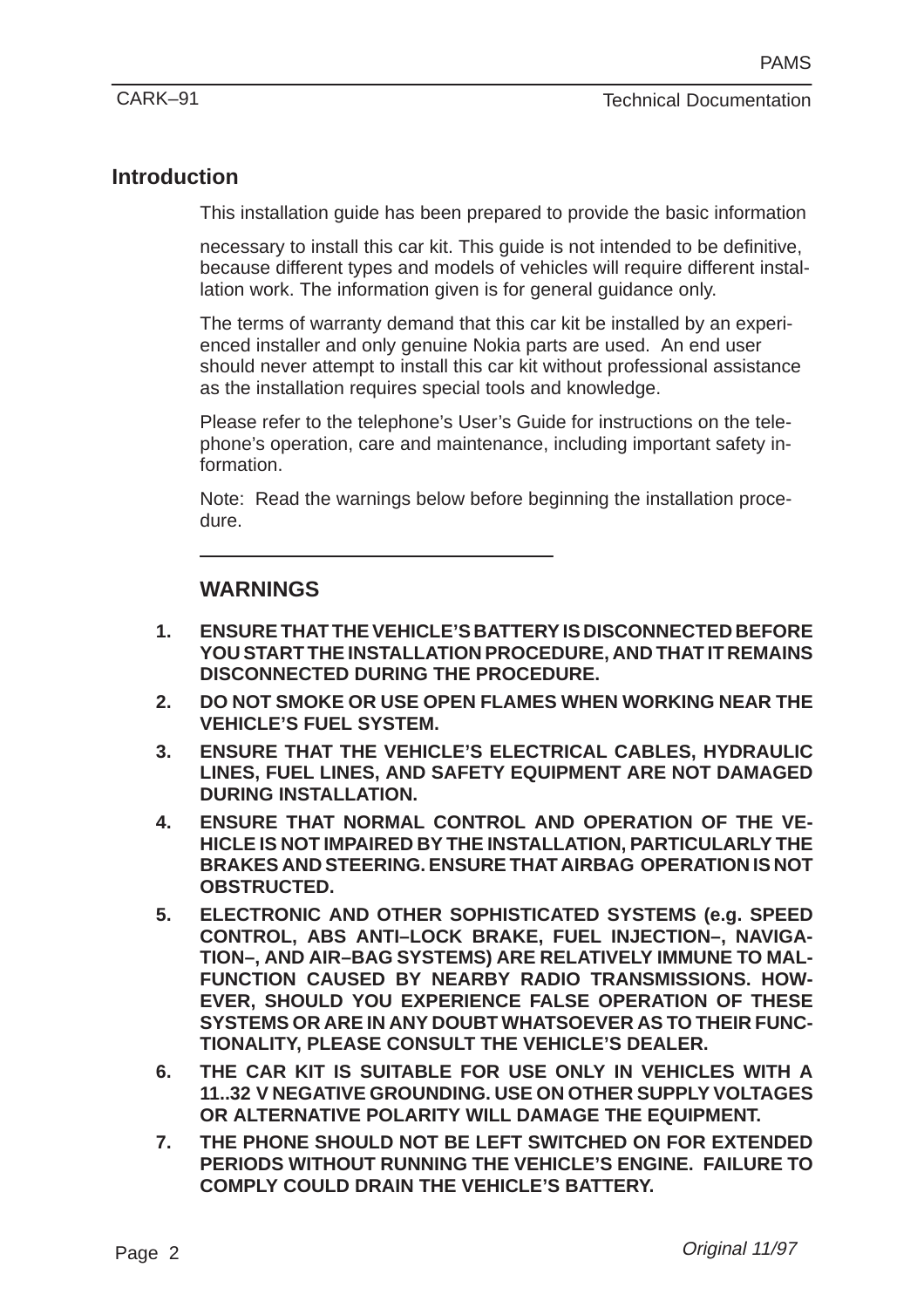# Technical Documentation CARK–91

# **Unpacking**

Carefully unpack the equipment and ensure that the following items are present.

| <b>Advanced Active Car Holder</b><br><b>Advanced HF Unit</b><br><b>Power Cable</b><br><b>Mounting Plate</b><br><b>Swivel Mount</b><br><b>HF Microphone</b> | $MCC-1$<br>$HFU-2$<br>PCH-4J<br>MKU-1<br>$HHS-9$<br>$HFM-8$ |
|------------------------------------------------------------------------------------------------------------------------------------------------------------|-------------------------------------------------------------|
| <b>HF Speaker</b>                                                                                                                                          | $HFS-12$                                                    |
|                                                                                                                                                            |                                                             |

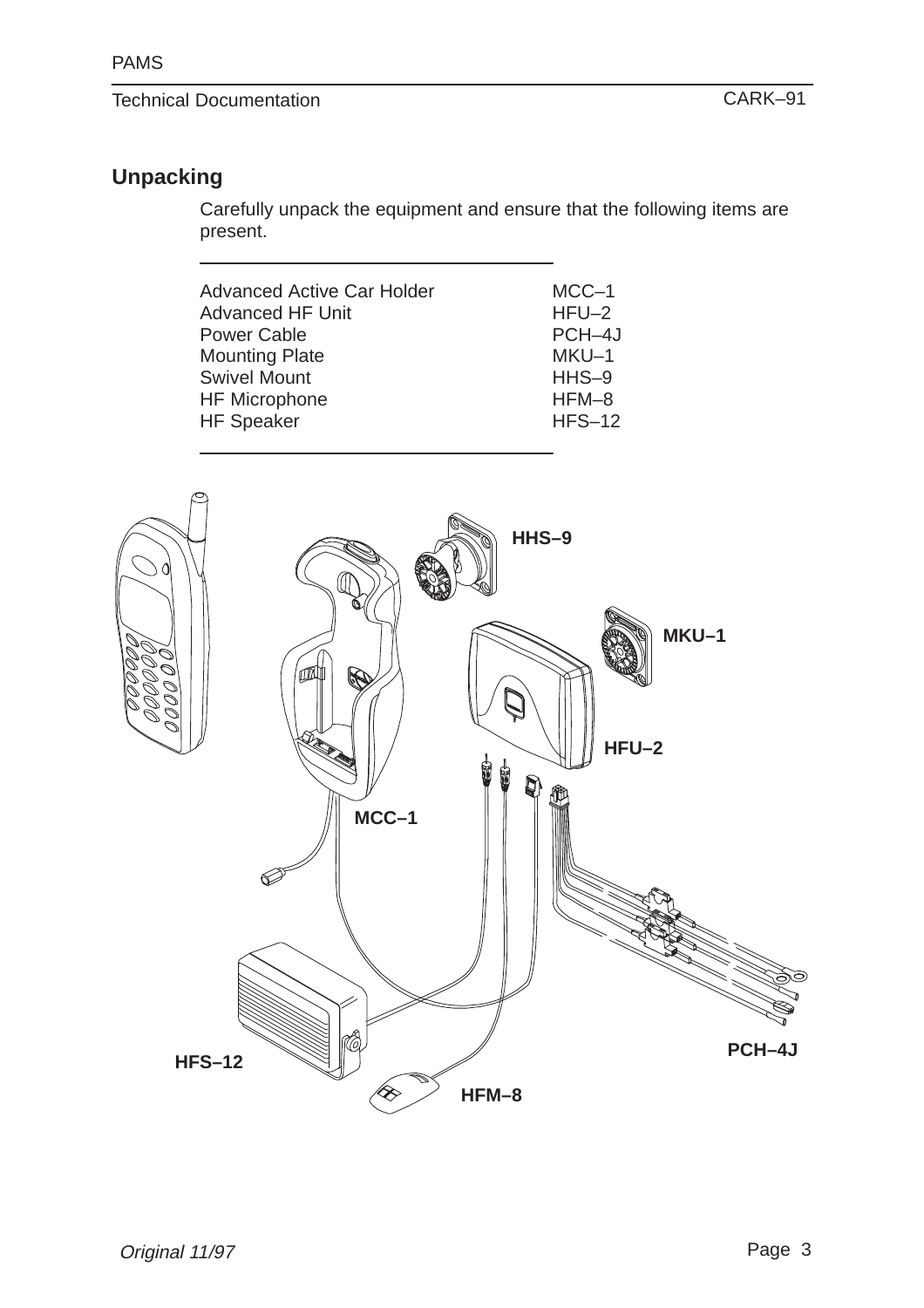# **Component Parts**

## **Advanced Active Holder MCC–1**

The holder allows the phone to be firmly located in a convenient position. The holder is attached to the vehicle's interior using the swivel mount HHS–9. The mounting must be secured with a screw (included with HHS–9). The screw recess can then be covered with the NOKIA logo plate.

## **Advanced HF Unit HFU–2**

The handsfree unit enables the phone to operate in handsfree mode. The unit is attached to the vehicle interior using the mounting plate MKU–1. The mounting must be secured with a screw (included with MKU–1). A temporary installation can be achieved using installation belts (not supplied).

Power is supplied from the vehicle's battery via the power cable PCH–4J. The handsfree unit provides the power supply to the phone via the system connector.

The HF microphone HFM–8, connects to the MIC Socket. And the HF speaker HFS–12, connects to the  $\Phi$  socket.

#### **Mounting Plate MKU–1 and Swivel Mount HHS–9**

MKU–1 is a fixed position mounting plate; HHS–9 is a swivel mount which allows for adjustable fixing. The two mounting plates are interchangeable.

#### **HF Microphone HFM–8**

The HF microphone connects directly to the handsfree unit (  $_{\text{MIC}}$  socket). Insert the plug into the <sub>MIC</sub> socket and twist 90° to lock firmly in place.

#### **HF Speaker HFS–12**

The HF speaker connects directly to the handsfree unit  $(4 \text{ socket})$ . Insert the plug into the  $\phi$  socket and twist 90 $\degree$  to lock firmly in place.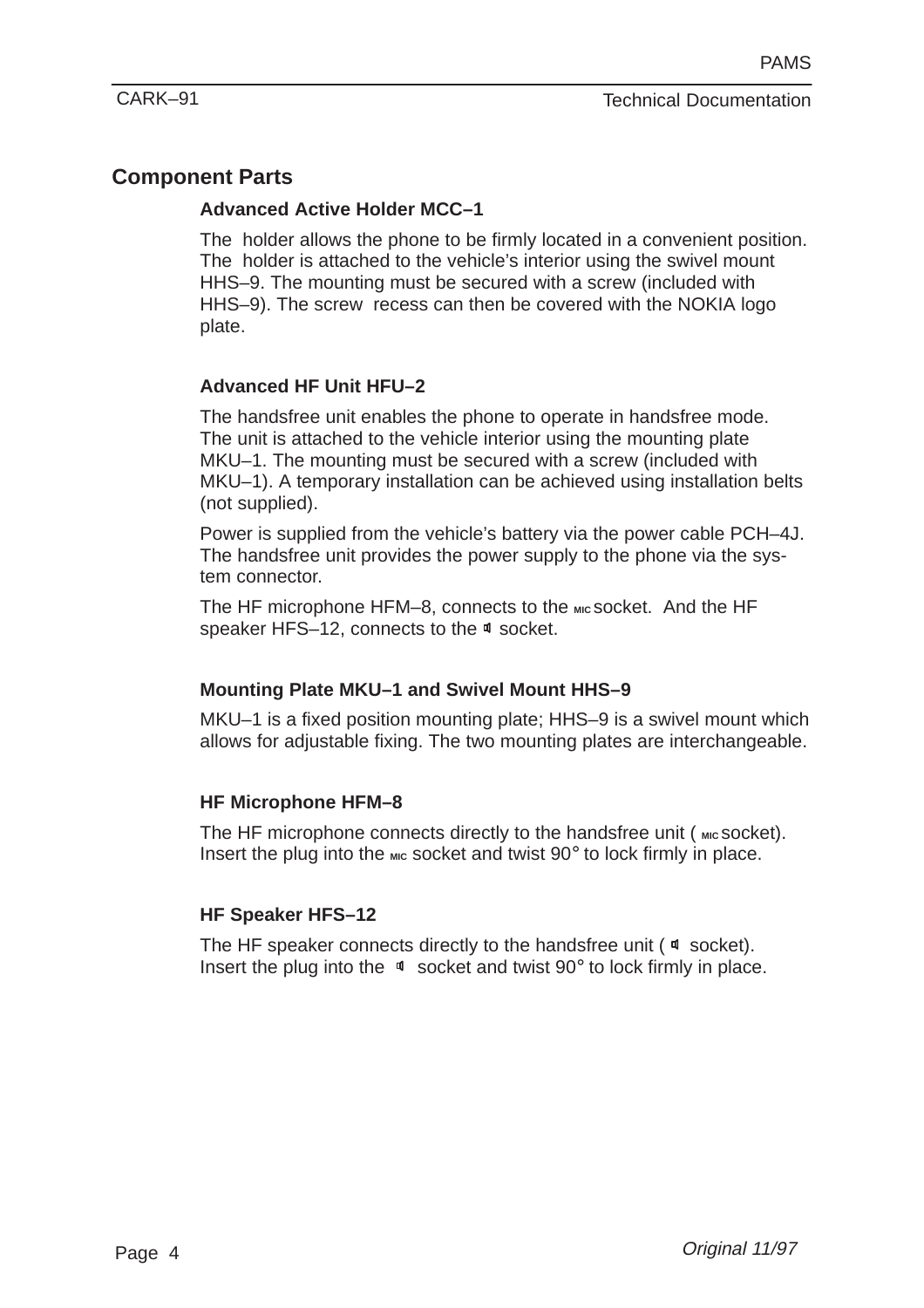## **Power Cable PCH–4J**

The power cable connects the standard handsfree unit HFU–2 to the vehicle's power supply. The red wire must be connected to the + voltage on the vehicle's power supply via the supplied fused connector. The black wire must be attached to a good negative GND connection.

The blue ignition sense (IGNS) wire is connected to +12 V voltage controlled by the vehicle's ignition key via the supplied fused connector. See section "Ignition Sense".

The yellow wire is used for car radio muting (XCRM). The line goes down to 0 volts during a call. See section "Car Radio Muting".

The green wire is used for motor antenna (AMC). The voltage in this output is +12 V whenever the phone is on. See section "Antenna Motor Control".

#### **External Mobile Antenna (not supplied)**

The cellular phone is designed to operate with a high quality external antenna. However, due to many different types of antennas being available, an antenna is NOT included as part of this kit. Please, consult the dealer to find out which is the most suitable antena type for your installation.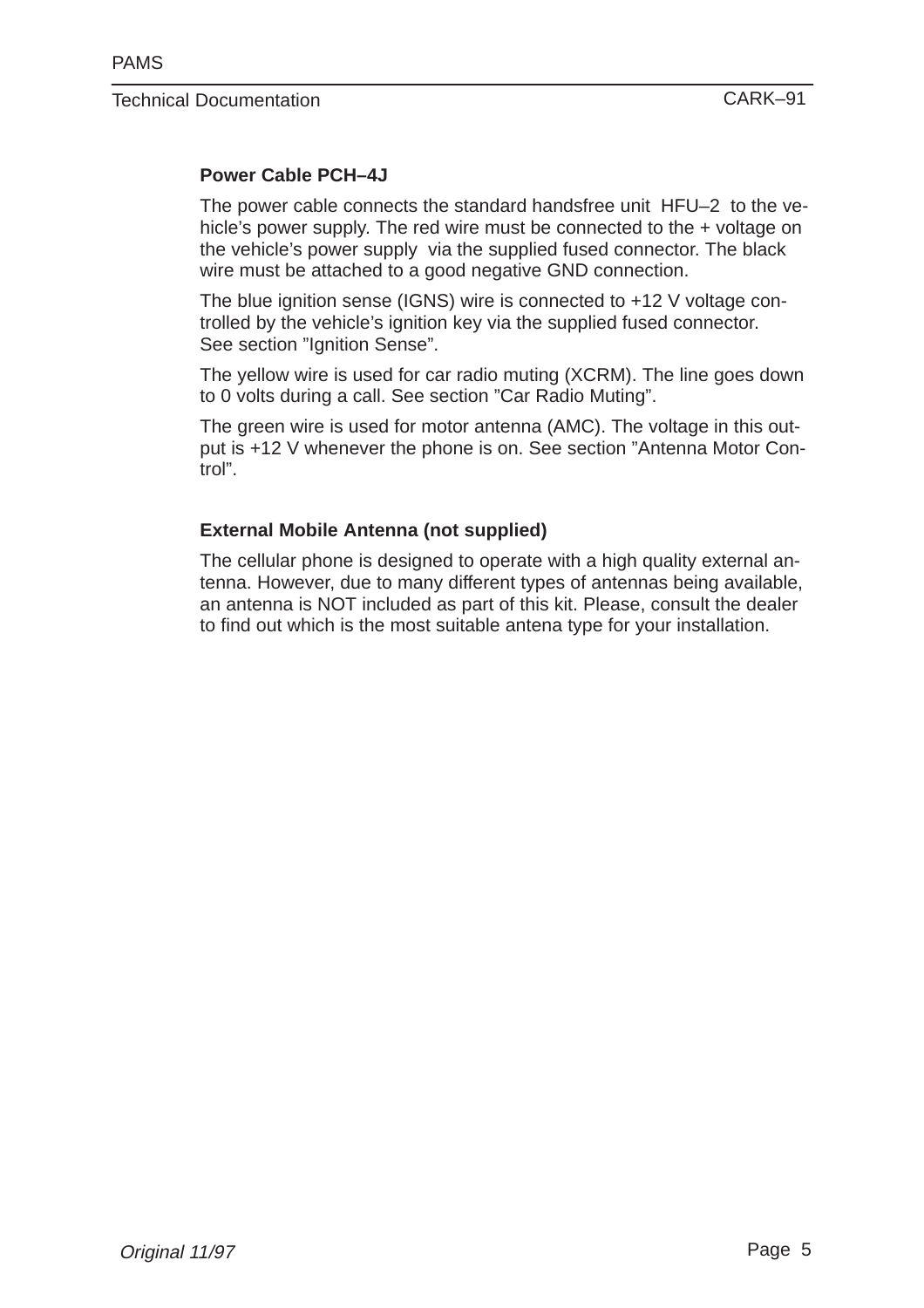# **Installation**

There are some important aspects that require special attention in positioning car kit accessories.

The positioning of the phone holder is the most important factor when trying to achieve the most comfortable position for the user. The location of the holder should be selected so that the visibility of the phone's display is good under all lighting conditions, but not so that the driver's attention is easily distracted. The holder should be located so that the driver can easily reach the keypad. Under no circumstances should the holder prevent the driver from controlling or operating the vehicle in any way or observing traffic.

The HF microphone should be installed according to the directions in the separate microphone installation guide. Ensure the microphone is as close to the driver's mouth as possible, and attached to a surface that is mechanically quiet. The microphone should be mounted at least 3 ft/1 m away from the handsfree unit speaker to avoid acoustic feedback.

Ensure cables are routed as far away as possible from the vehicle's electronic systems (refer to WARNINGS)\*. Also, ensure that cables are not subjected to undue mechanical stress e.g. under seats or against sharp edges.

\* To prevent disturbance, cables should be routed as far away from the interference source as possible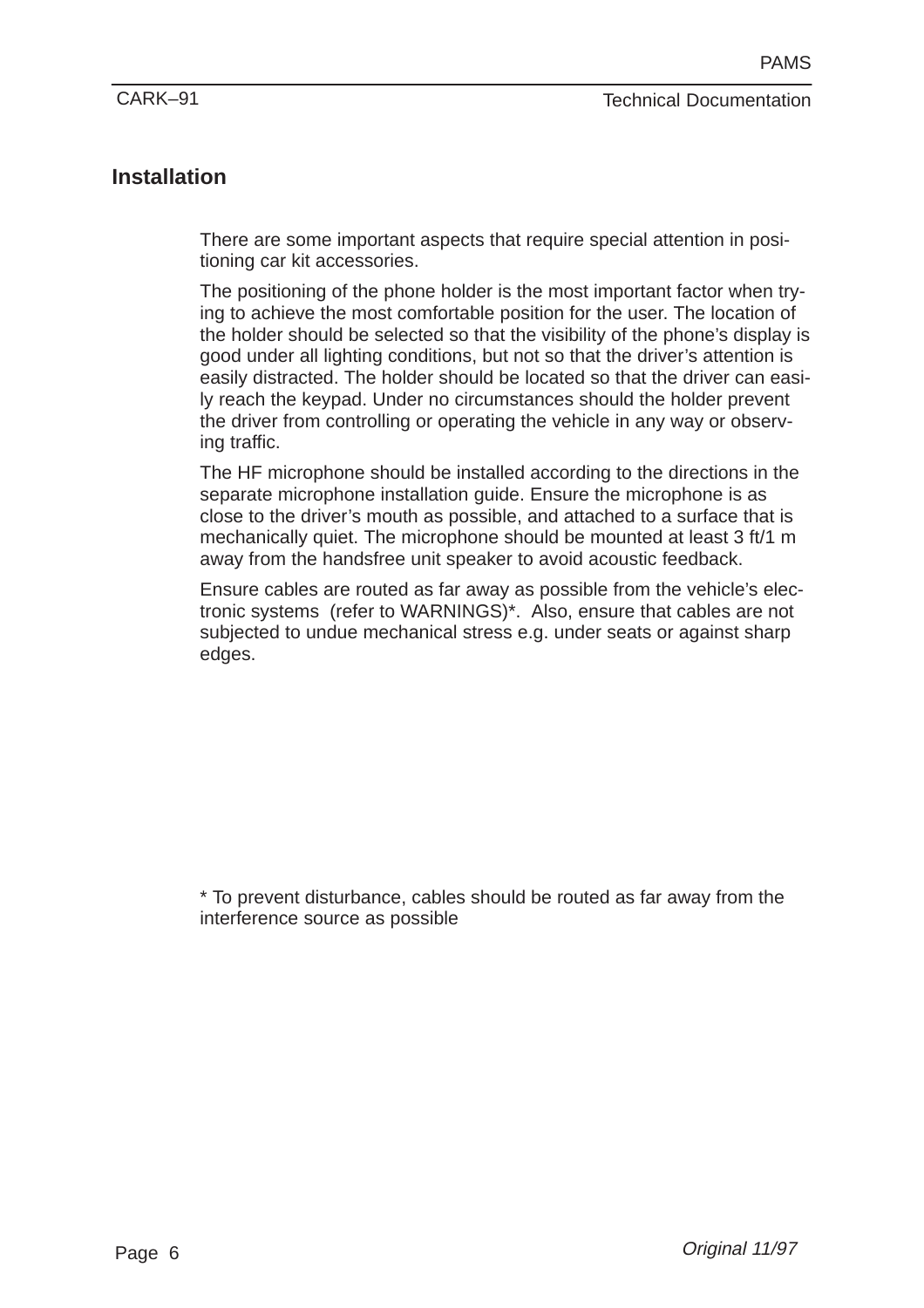#### **Ignition Sense IGNS**

The ignition sense feature prevents your car kit from draining the car battery by executing an auto power off in 20 seconds after the ignition key has been turned off. The blue wire of the power cable is used for the ignition sense feature. The use of ignition sense is recommended to prevent accidental draining of the car's battery. The wire is connected via a 1 A fuse to a 12/24 volt potential that is controlled by the ignition key. Do not connect it directly to the high voltage sections of the ignition circuit.

#### **Car Radio Muting CRM**

The car kit offers a feature that can mute the car radio automatically during a conversation. This feature is convenient and provides for safer handsfree operation. The car radio muting feature is based on a grounded line, so it means that in standby, the yellow wire (XCRM) is not grounded and car radio works normally, but during a call, line is grounded and car radio is muted. Note that an auxiliary relay or muting unit must be used when the car radio doesn't have a mute feature available.

When a relay is used, connect of series with the car radio main supply. A 200 mA fuse should be used to protect the XCRM output in event of a short circuit. Some radios have separate supplies for amplifiers and motors, and another for memory backup purposes. Very often these radios also have a secret code system, which activates itself if a break in the memory supply is detected. Be careful when installing the relay not to break the memory supply (usually marked ACC or +MEM), but to install the relay in the main supply feed.



Another possibility is to use a special muting unit, which mutes the radio by connecting load resistors to the speaker lines of the car radio.